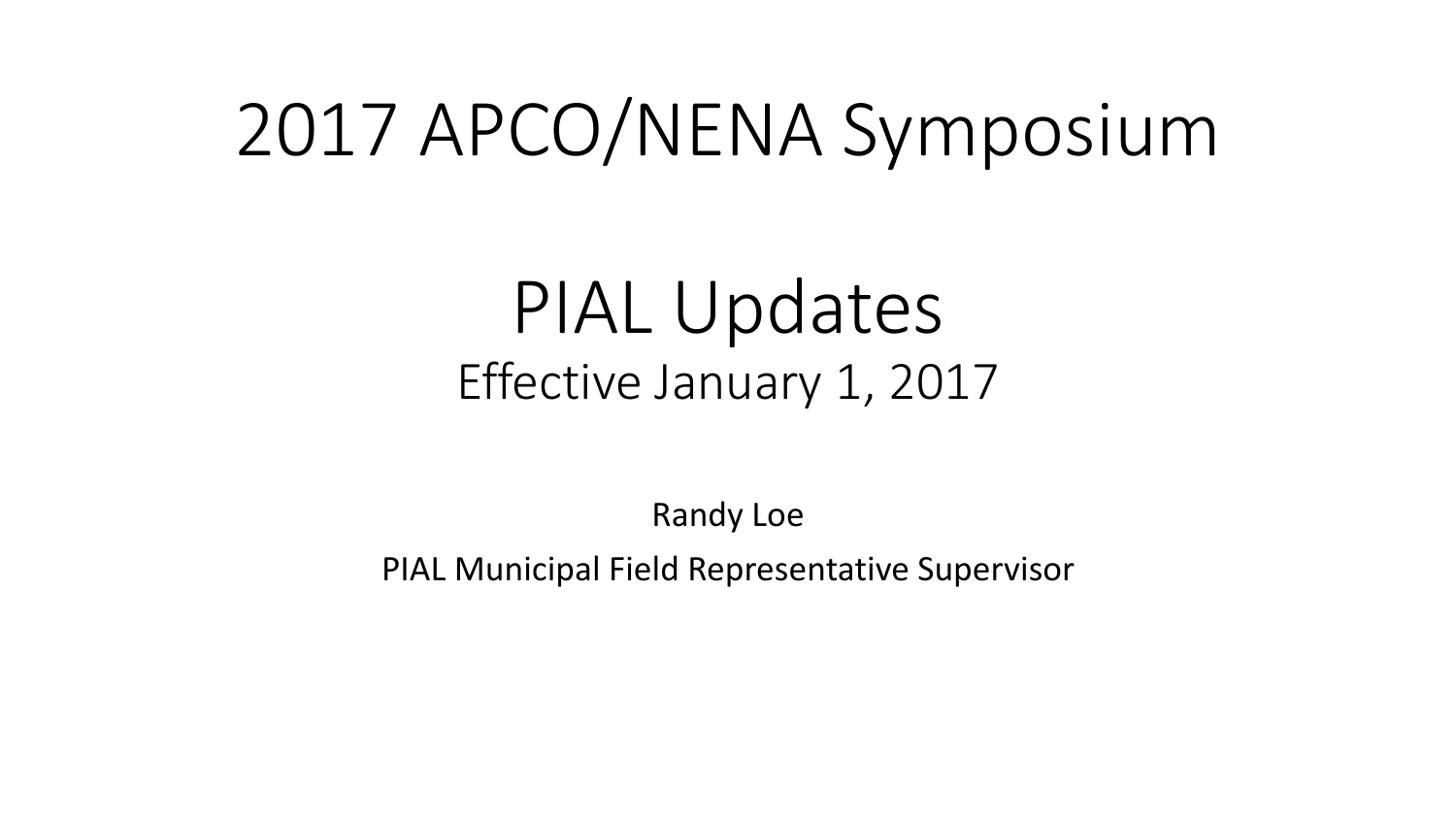#### PPC Classification Breakdown

• Credit Correlation Chart

| <b>Previous FSRS</b>                      |        | <b>New FSRS</b>                 |          |
|-------------------------------------------|--------|---------------------------------|----------|
| <b>Receiving and Handling Fire Alarms</b> | 10     | <b>Emergency Communications</b> | 10       |
| <b>Fire Department</b>                    | $50+$  | <b>Fire Department</b>          | $50+$    |
| <b>Water Supply</b>                       | 40     | <b>Water Supply</b>             | 40       |
|                                           |        | <b>Community Risk Reduction</b> | 5.5      |
| <b>Total</b>                              | $100+$ | <b>Total</b>                    | $105.5+$ |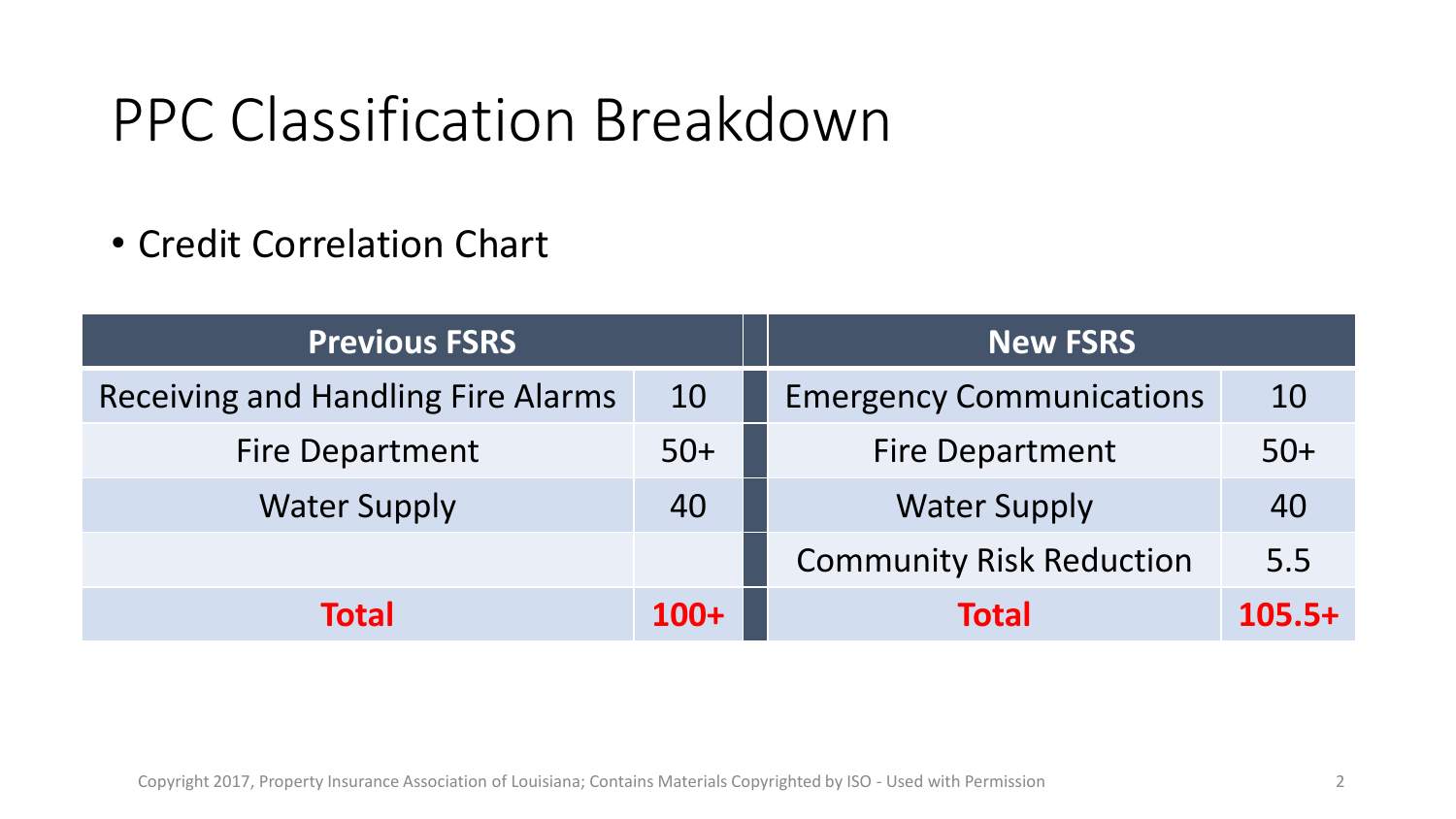#### Communications Credits

• Credit Correlation Chart

| <b>Previous FSRS</b>     |    | <b>New FSRS</b>             |    |
|--------------------------|----|-----------------------------|----|
| <b>Telephone Service</b> |    | <b>Emergency Reporting</b>  |    |
| <b>Operators</b>         | 3  | Telecommunicators           |    |
| <b>Dispatch Circuits</b> |    | <b>Dispatch Circuits</b>    |    |
|                          |    |                             |    |
| <b>Fire Alarm Total</b>  | 10 | <b>Communications Total</b> | 10 |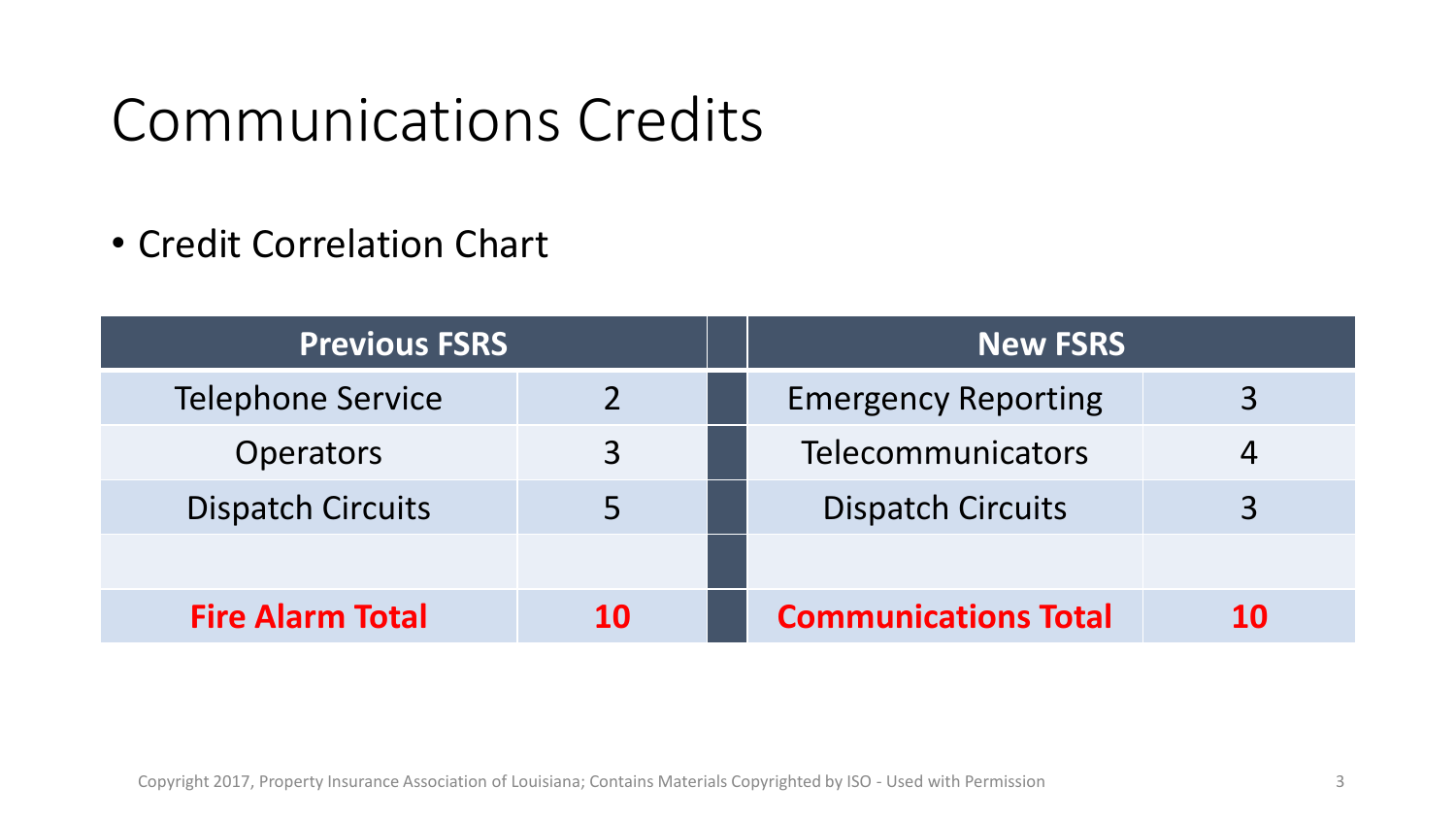### Emergency Reporting

- No Longer Creditable:
	- Review of Telephone Lines
		- Number of Lines & Progression
	- Review of Telephone Directories
	- Review of Recording Device
		- Incoming Calls and Radio Traffic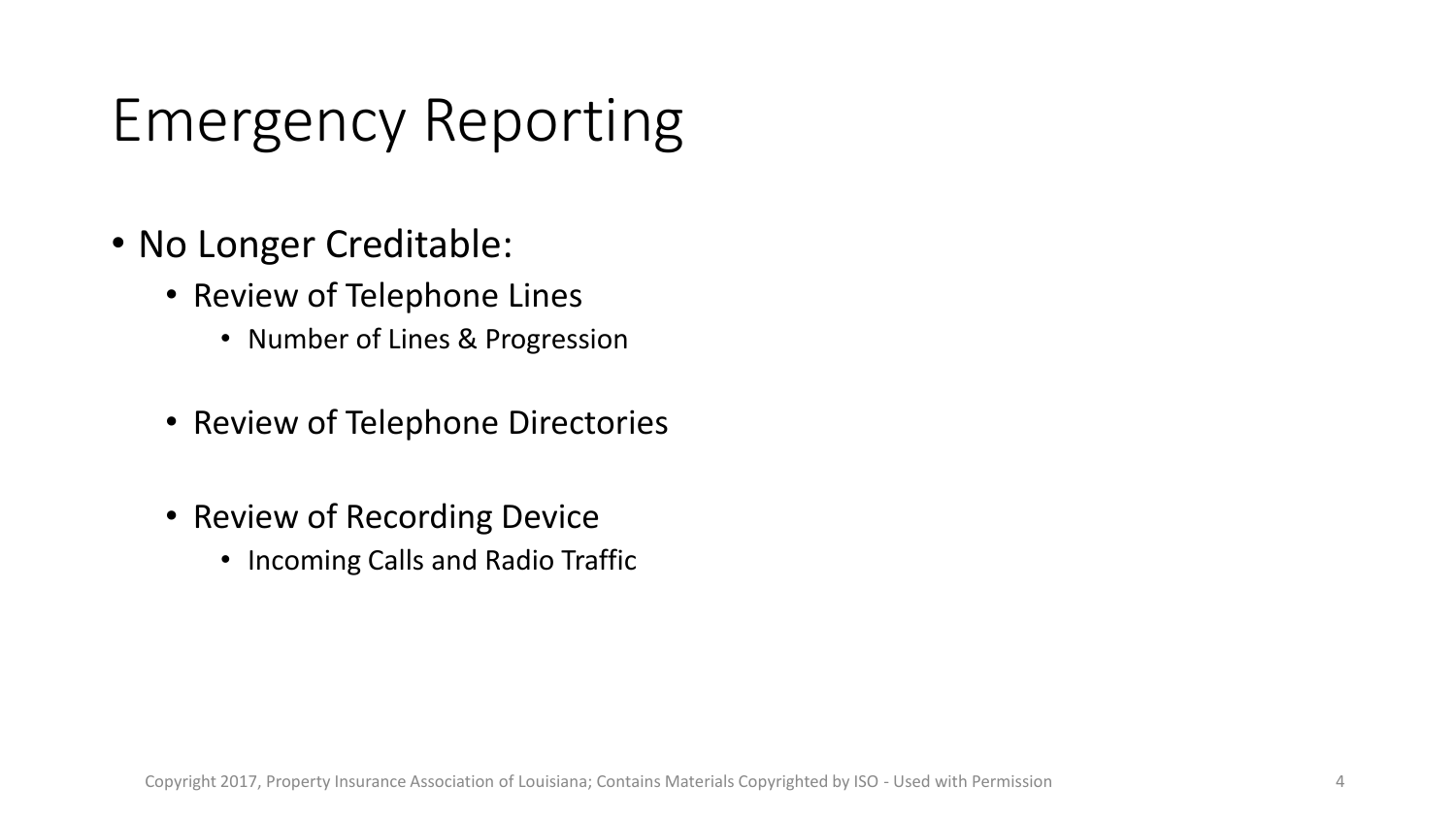### Emergency Reporting (3.00 Points Possible)

- Focus is Now on Equipment Used to Receive and Process Alarms
- Basic or No 9-1-1 Service: 0.30 points possible
- Enhanced 9-1-1 Service: 3.00 points possible
- Multiple PSAPs will be Evaluated (if Applicable)
	- Credit is based on least creditable system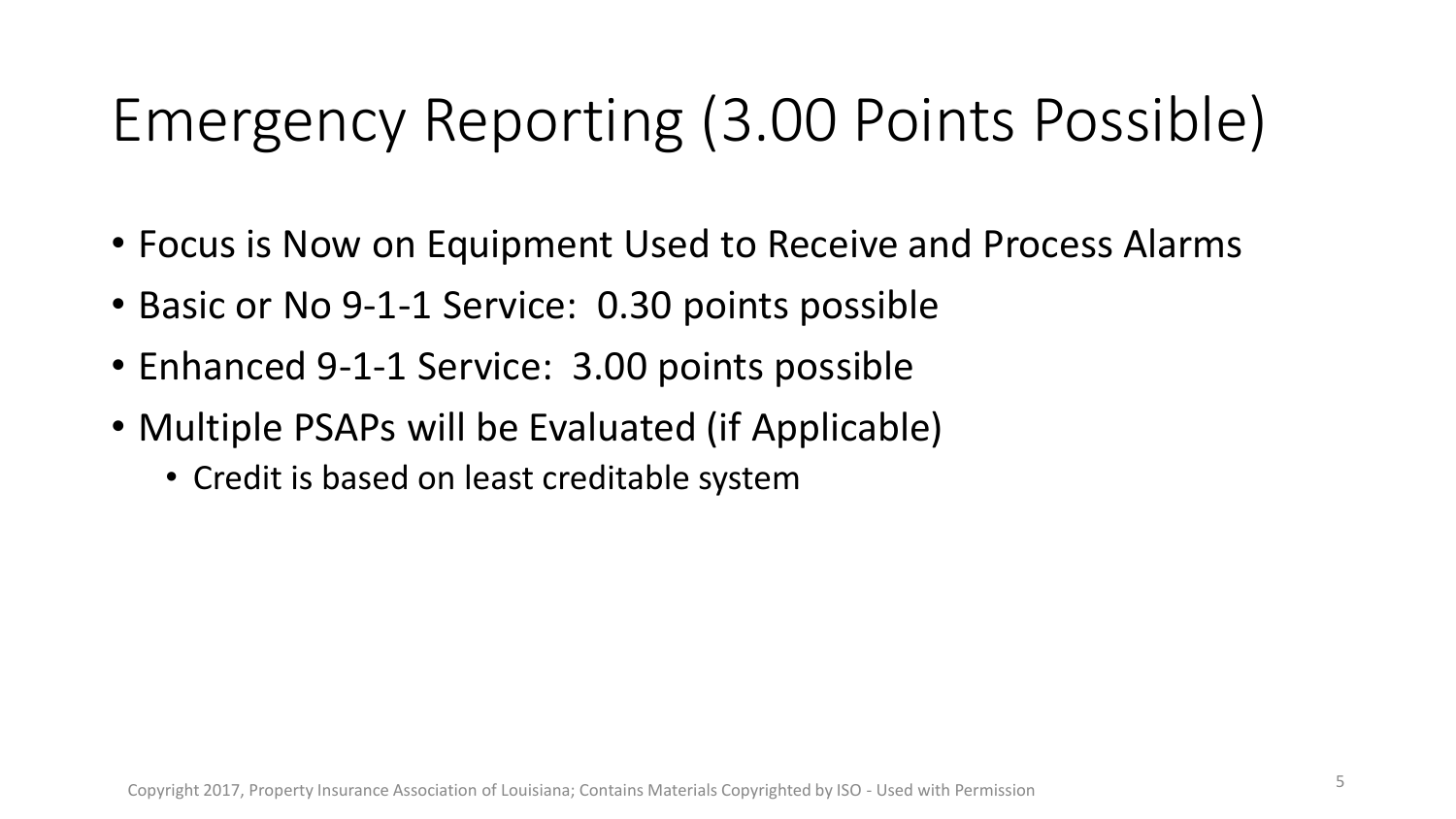- Enhanced 9-1-1 Credit: 20.00 points
- Wireless Phase I using Static ALI Functionality: 10 points
	- The PSAP is Phase 1 wireless-capable for at least one wireless service provider (WSP) in the jurisdiction or has made a valid formal request for Phase 1 wireless service with the WSPs doing business in its jurisdiction.
- Wireless Phase II using Dynamic ALI Functionality: 15 points
	- The PSAP is Phase 2 wireless-capable for at least one WSP in the jurisdiction or has made a valid formal request for Phase 2 wireless service with the WSPs doing business in its jurisdiction
- PSAPs with Phase II Functionality will get credit for both (25 points)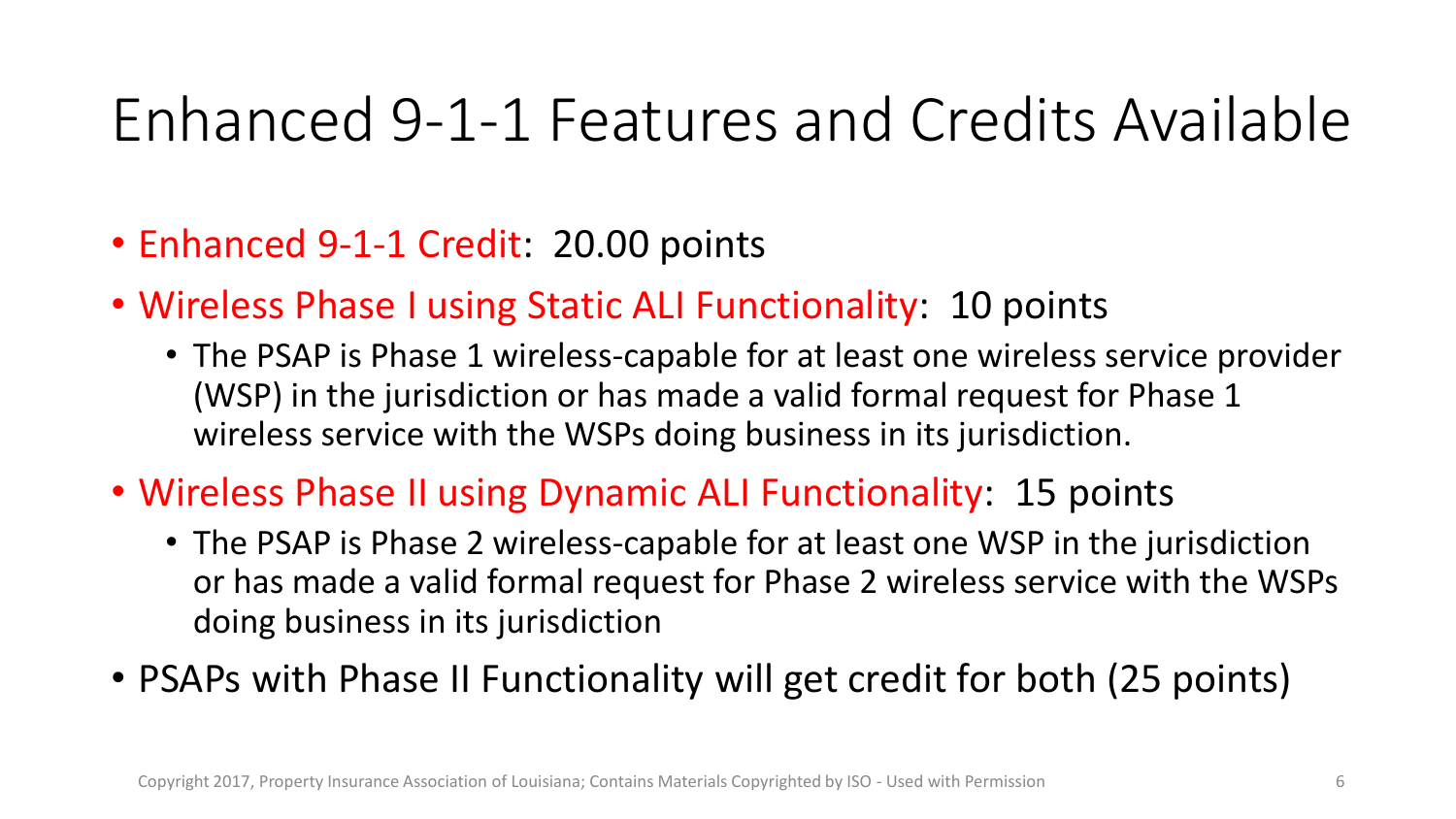- Static Voice Over Internet Protocol using with Static ALI Functionality (SVoIP): 10 points
	- The PSAP is capable of receiving and processing static VoIP calls with associated call back number and caller location information.
- Nomadic Voice Over Internet Protocol using with Dynamic ALI Functionality (NVoIP): 15 points
	- The PSAP is capable of receiving and processing VoIP calls utilizing dynamic ALI updates (callback number and caller location information.
- PSAPs with Nomadic Functionality will get Credit for Both (25 points)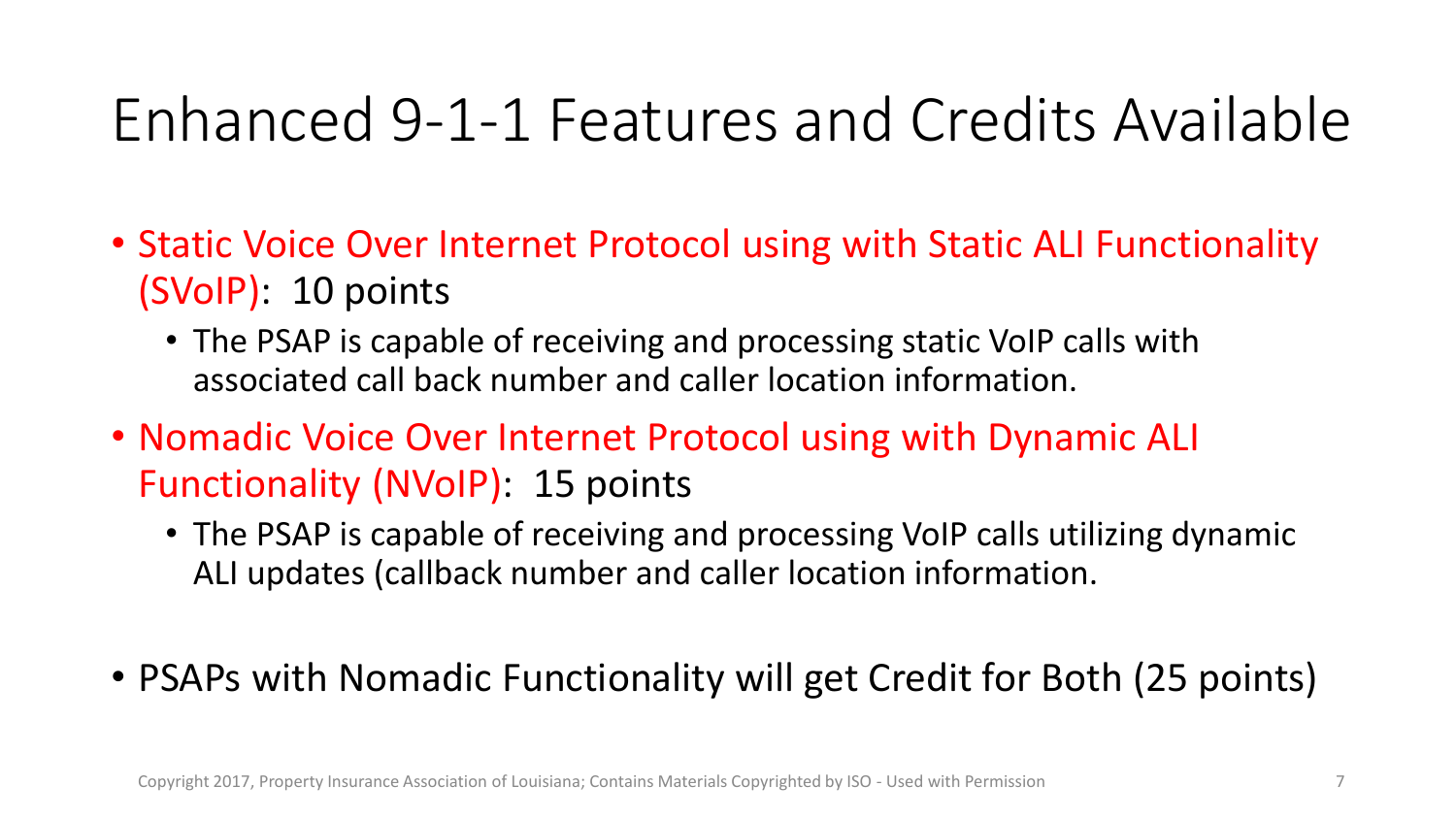- Basic Computer-Aided Dispatch (CAD): 5 points
	- The PSAP provides its telecommunicators with software to assist in initiating calls for service, dispatching, and maintaining the status of responding resources in the field.
- Cad with Management Information System (MIS): 5 points
	- The PSAP has the ability to automatically accept, display and plot caller location data on an electronic map display (GIS) and access historical incident information.
- CAD with Interoperability: 5 points
	- The PSAP can transmit call information directly to responders, alternate PSAPs and others. PSAP has the ability to provide data and interoperate electronically with other agencies and communications centers.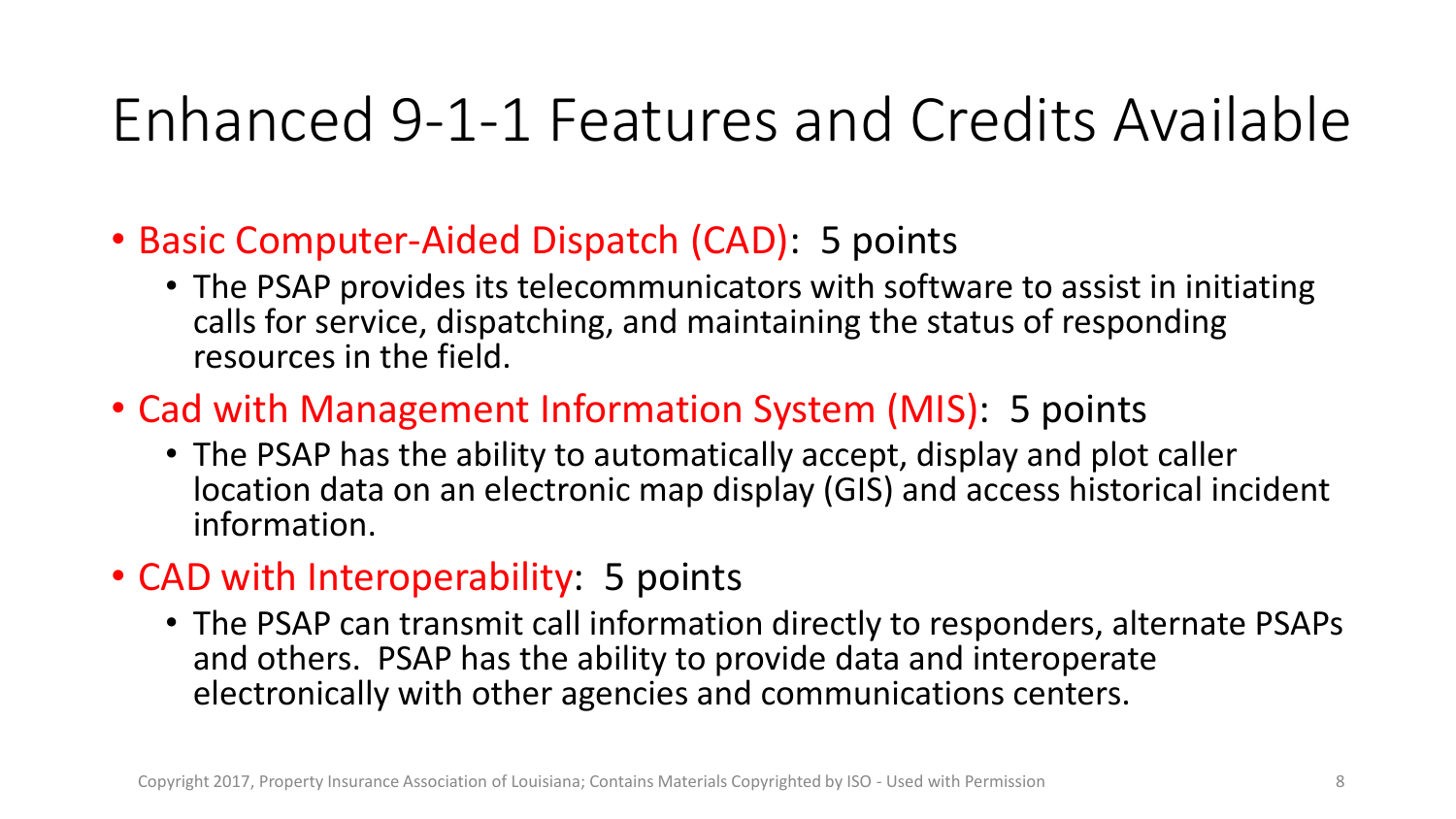- Geographical Information System (GIS/AVL): 15 points
	- The PSAP uses a fully integrated CAD/GIS management system with automatic vehicle location (AVL) integrated with a CAD system providing dispatch assignments.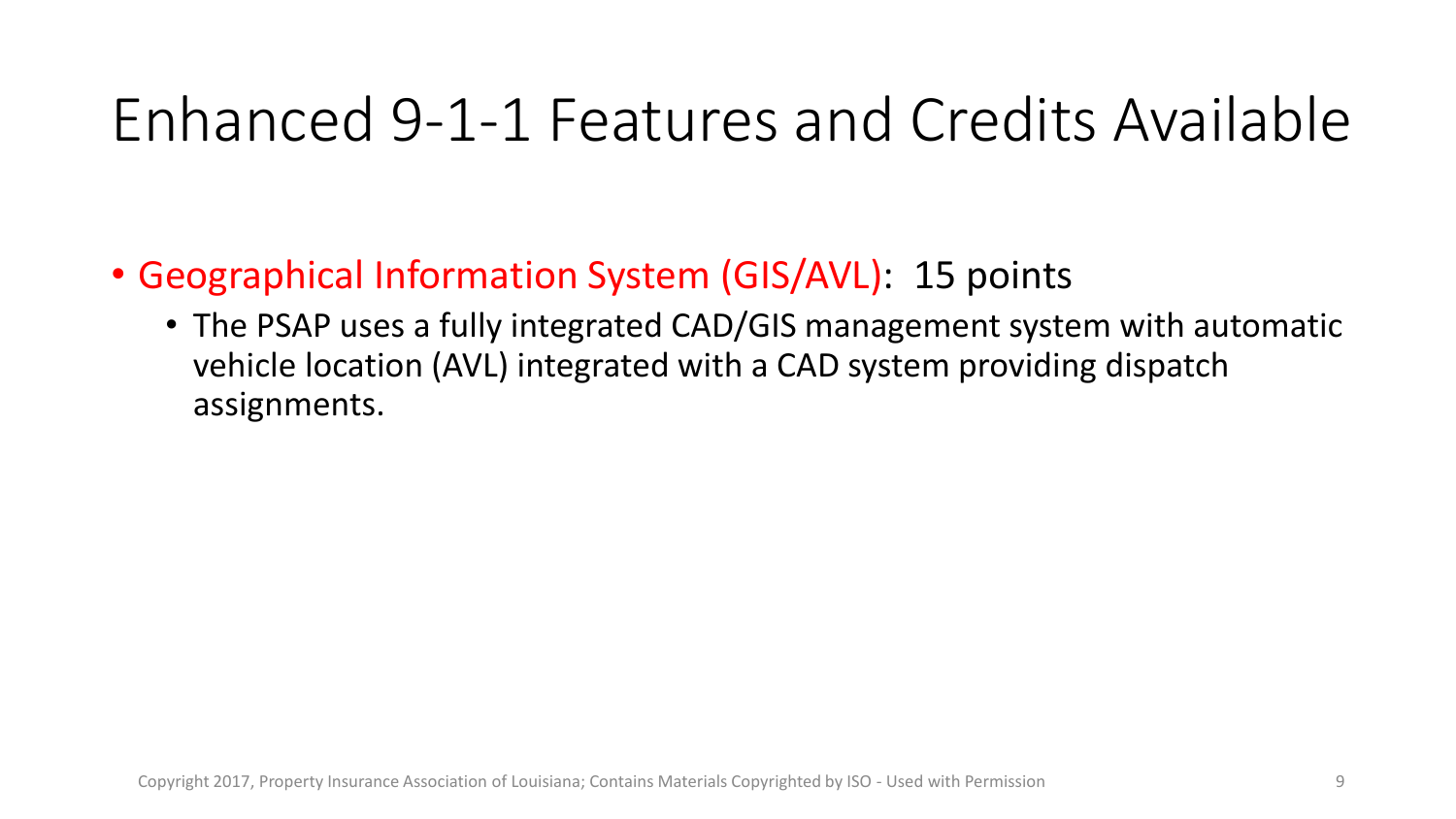#### AVL/GIS Credits – NFPA Requirements

#### • **NFPA 1221:**

- 10.6.2 *The CAD system shall recommend units for assignment to calls*.
	- 10.6.2.1 *The system shall ensure that the optimum response units are selected*.
	- 10.6.2.2 The CAD system shall allow the telecommunicator to override the CAD recommendation for unit assignment.
- 10.12.1 The CAD system shall have the ability to interface with a map display system.
- 10.12.2 The map display system interface shall have the ability to accept spatial positioning data for calls for service and units from CAD.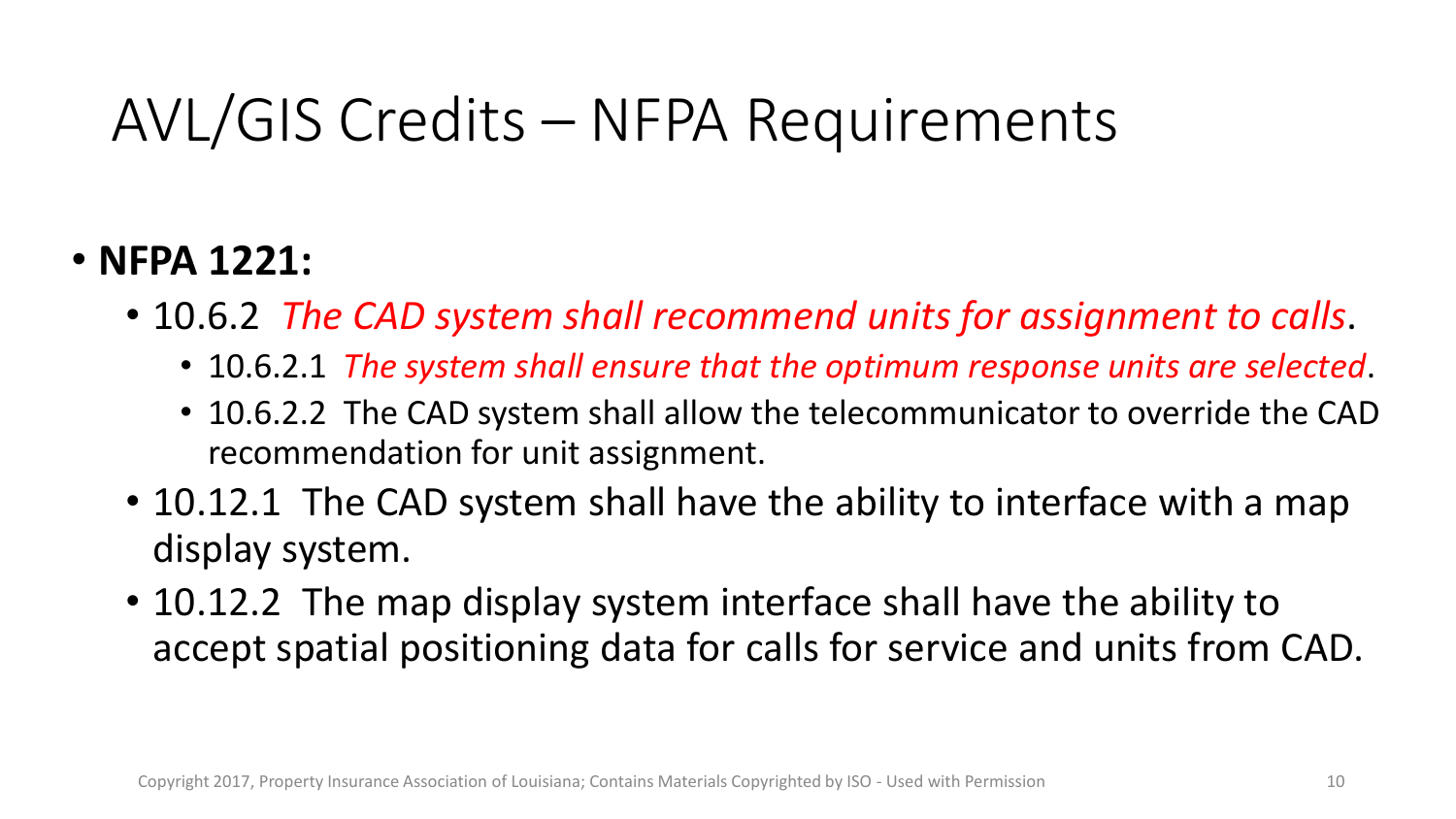#### AVL/GIS Credits – Basis for PIAL Credits

- The Communications Center must have the ability to identify the location of the apparatus and that method must be integrated into the dispatch process
	- Apparatus response assignments are generated and suggested using an integrated AVL/GIS/MIS that identifies and determines which apparatus will respond by:
		- Incident type
		- Apparatus Service Status (either in or out of service)
		- Apparatus Type (PIAL is only concerned with Engine, Ladder & Service Apparatus)
		- Apparatus Location
		- Incident Location
- The locations of the alarm and responding apparatus must be tracked on a map display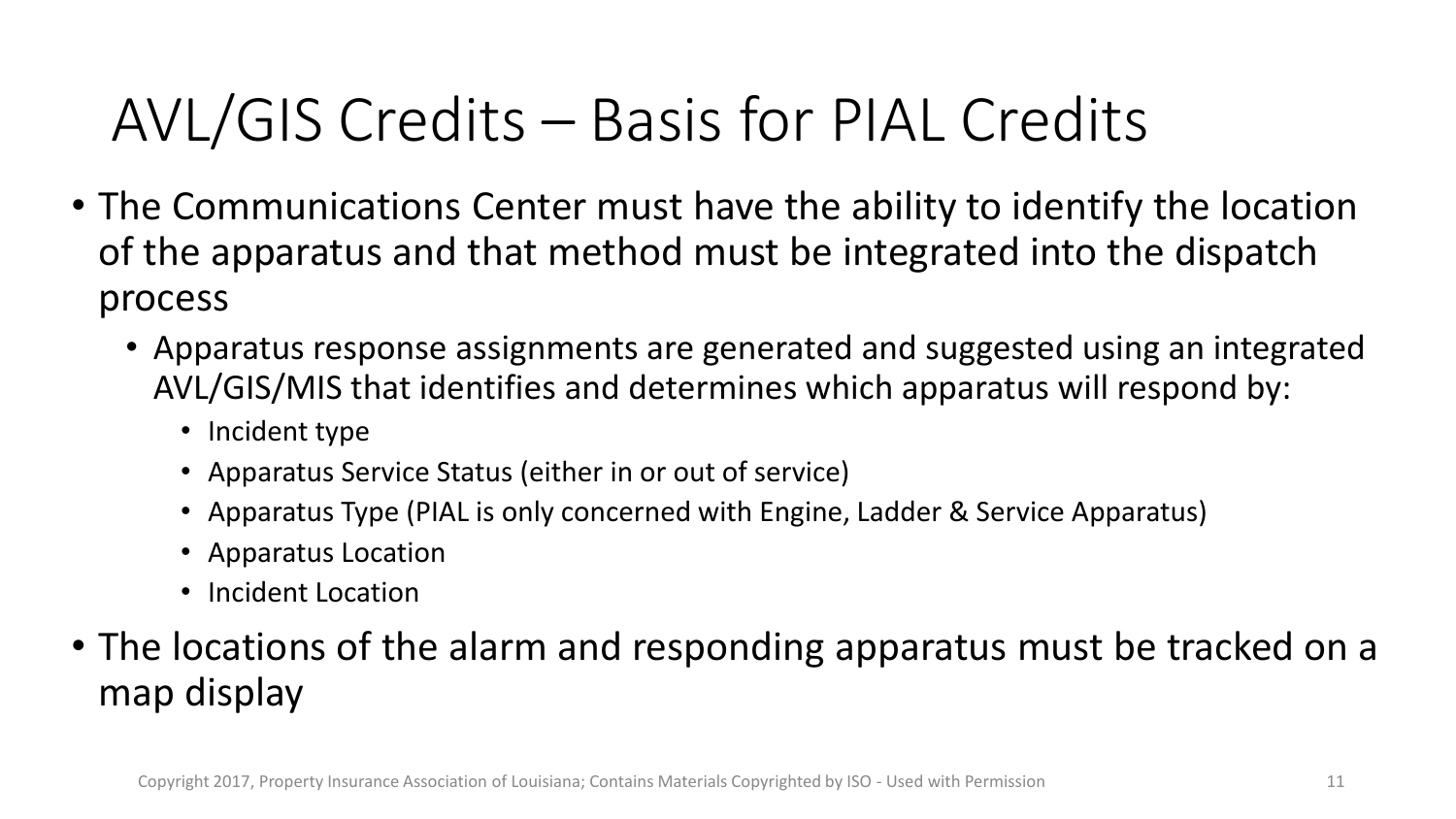### Credit Summary for Emergency Reporting

| <b>Feature</b>                   | <b>Basic or No 911</b><br><b>Credit</b> | <b>Enhanced 911</b><br><b>Credit</b> |
|----------------------------------|-----------------------------------------|--------------------------------------|
| Basic or No E9-1-1 Service       | 10                                      | $\overline{0}$                       |
| <b>Enhanced E9-1-1 Service</b>   | $\overline{0}$                          | 20                                   |
| <b>Wireless Phase I</b>          | $\overline{0}$                          | 10                                   |
| <b>Wireless Phase II</b>         | $\overline{0}$                          | 15                                   |
| <b>Static VoIP</b>               | $\overline{0}$                          | 10                                   |
| Nomadic VolP                     | $\overline{0}$                          | 15                                   |
| <b>Basic CAD</b>                 | $\overline{0}$                          | 5                                    |
| <b>CAD With MIS</b>              | $\Omega$                                | 5                                    |
| <b>CAD With Interoperability</b> | $\Omega$                                | 5                                    |
| GIS/AVL                          | $\Omega$                                | 15                                   |
| <b>TOTAL</b>                     | 10                                      | 100                                  |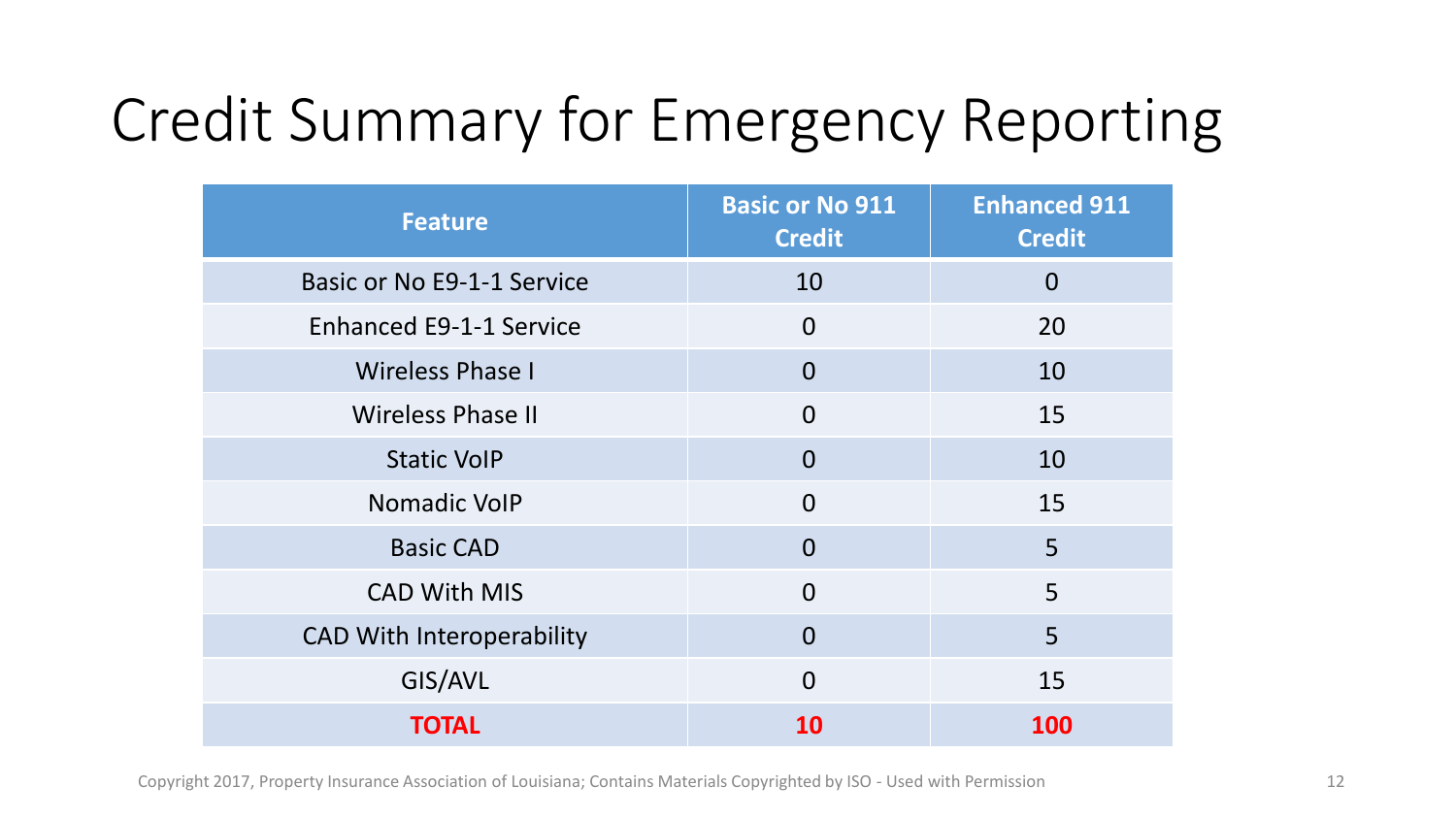#### Credit Calculation for Emergency Reporting

• Basic or No E9-1-1 Service:

$$
CER = \frac{10}{100} x 3 = 0.1 x 3 = 0.30 \text{ points}
$$

• Enhanced 9-1-1 Service:

$$
CER = \frac{100}{100} \times 3 = 1.0 \times 3 = 3.00 \text{ points}
$$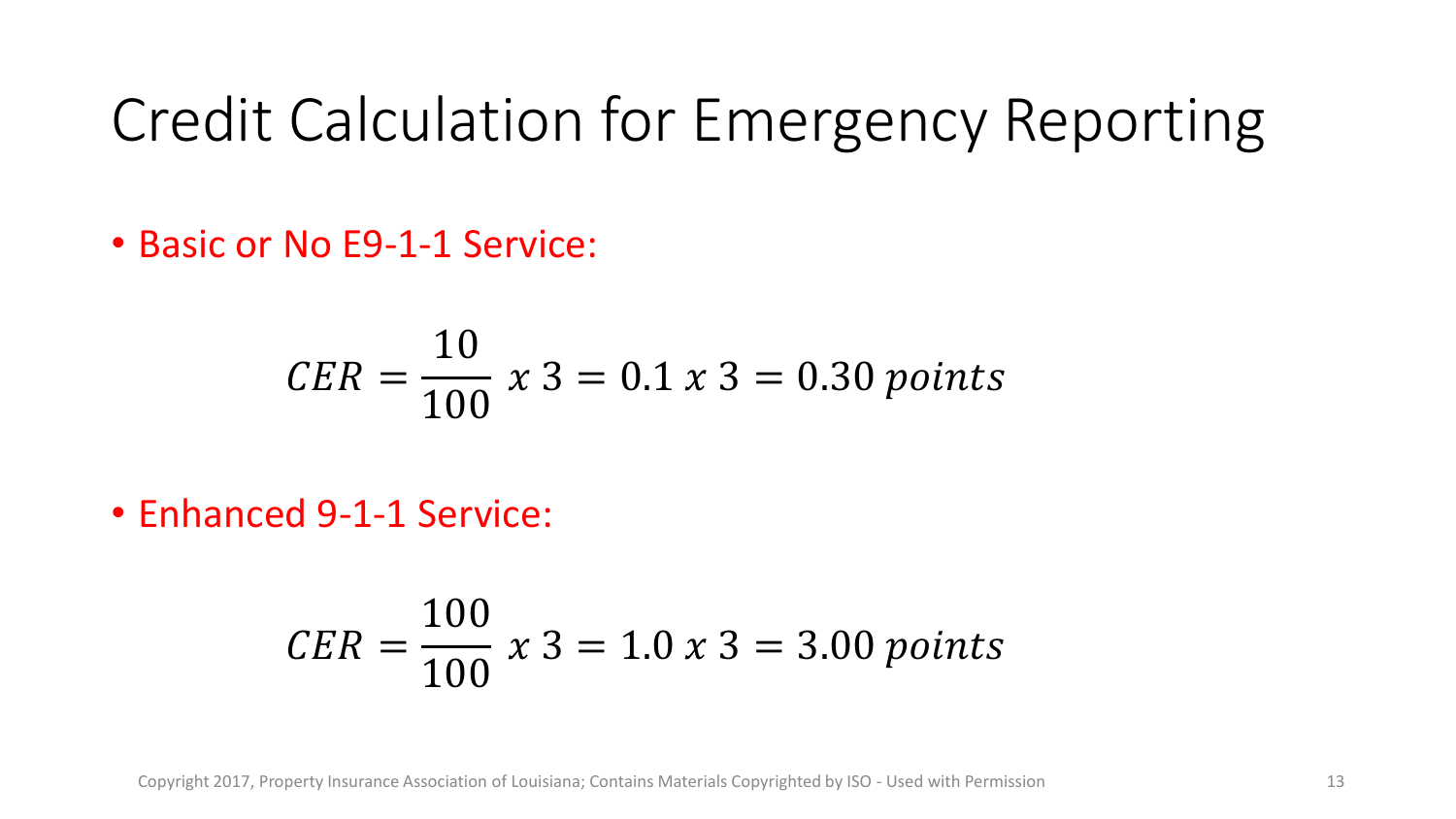#### Telecommunicators (4 Points Possible)

- Telecommunicator Performance:
	- Alarm Receipt (20%)
	- Alarm Processing (20%)
	- Emergency Dispatch Protocols for the Fire Service (EDP) (20%)
	- Telecommunicator Training and Certification (20%)
	- Telecommunicator Continuing Education/Quality Assurance (20%)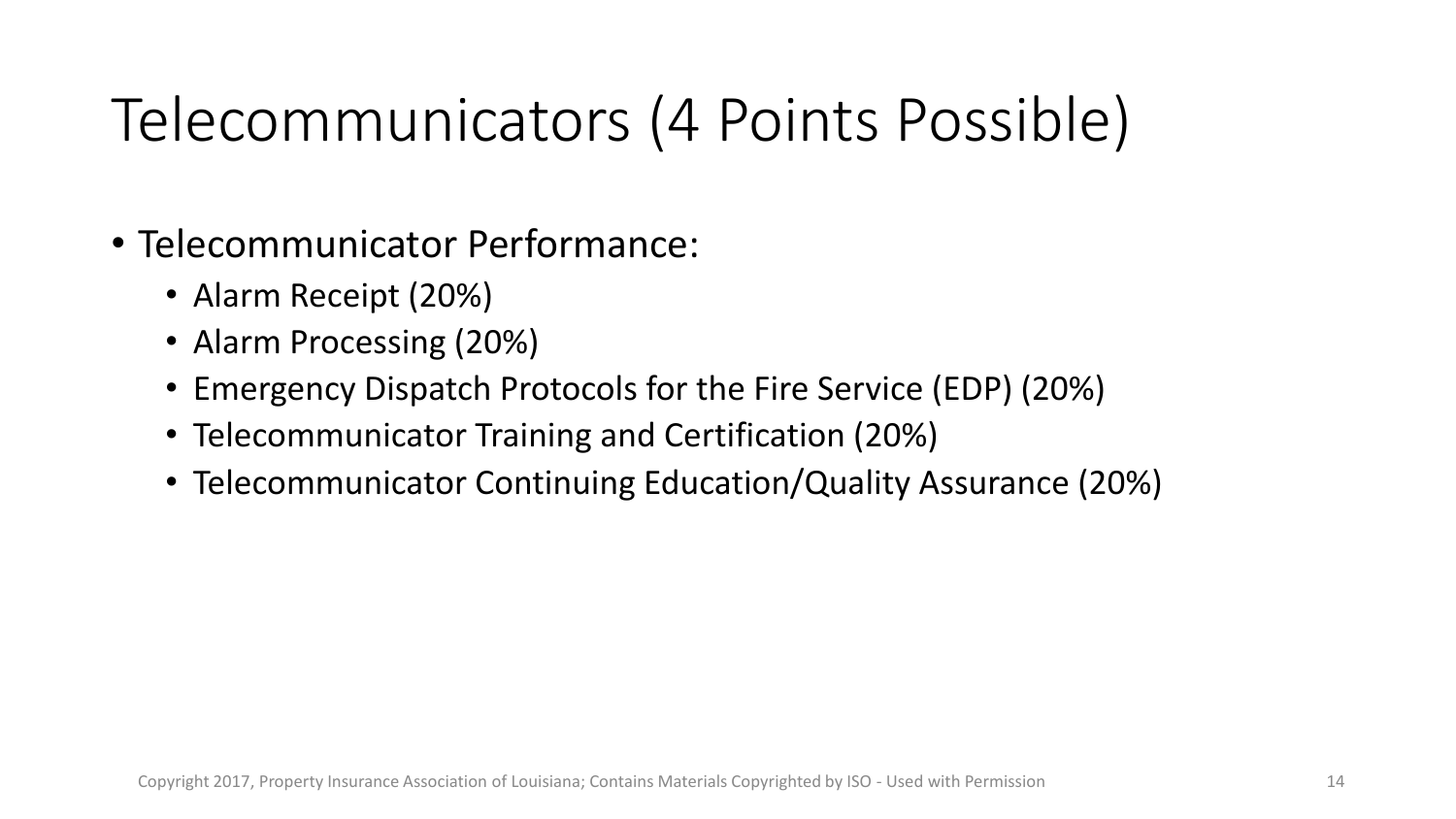#### Telecommunicator Performance

- Alarm Receipt and Processing: 20 points each
- Change in Emphasis to Reflect Credit Based on Efficiency

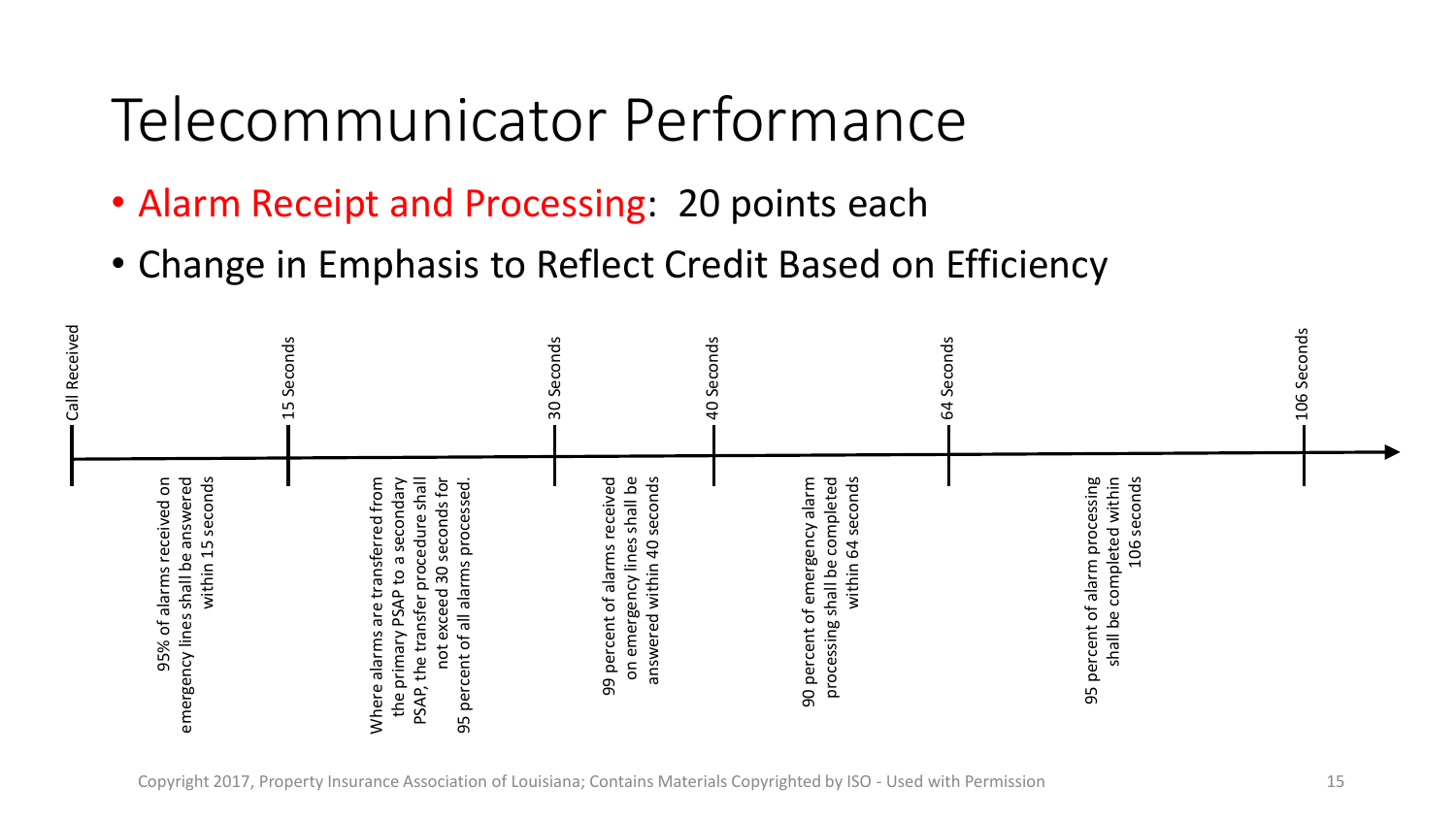#### Telecommunicator Performance

- Emergency Dispatch Protocols for the Fire Service: 20 points
	- Telecommunicators have emergency dispatch protocols containing questions and a decision-support process to facilitate correct call categorization and prioritization.
- Telecommunicator Training and Certification: 20 points
	- Telecommunicators meet the qualification requirements referenced in NFPA 1061 and/or APCO Project 33 and are certified in the knowledge, skills and abilities corresponding to their job functions.

• Telecommunicator Continuing Education/Quality Assurance: 20 points

• Telecommunicators participate in continuing education and/or in-service training and quality assurance programs as appropriate for their positions.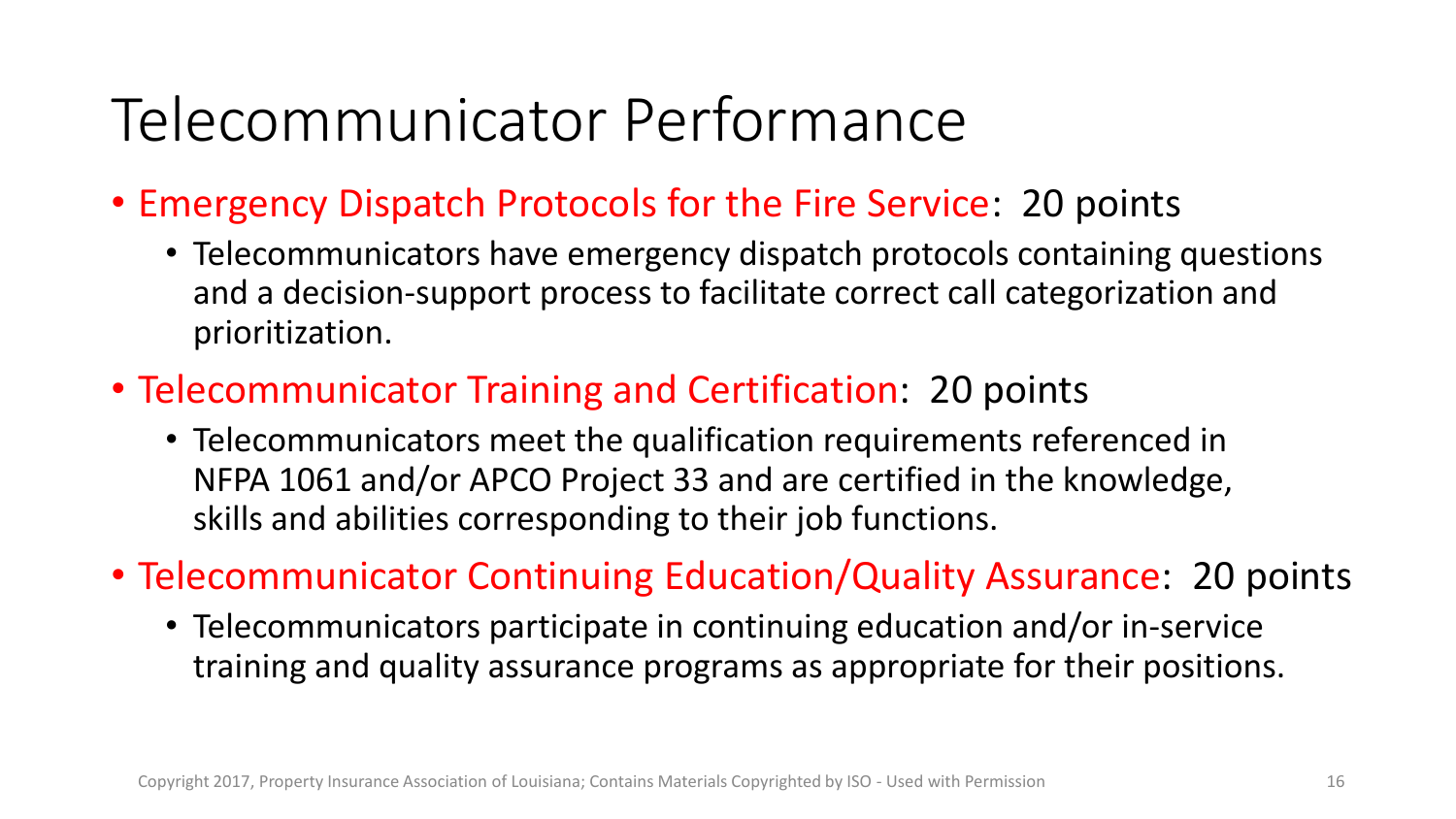#### Credit Summary and Calculations for Telecommunicators

| <b>Feature</b>                                    | <b>Credit</b> |
|---------------------------------------------------|---------------|
| <b>Call Receipt</b>                               | 20            |
| <b>Call Processing</b>                            | 20            |
| <b>Emergency Dispatch Protocols</b>               | 20            |
| <b>Training and Certification</b>                 | 20            |
| <b>Continuing Education and Quality Assurance</b> | 20            |
| TOTAL                                             | <b>100</b>    |

$$
CTC = \frac{100}{100} x 4 = 1.0 x 4 = 4.00 points
$$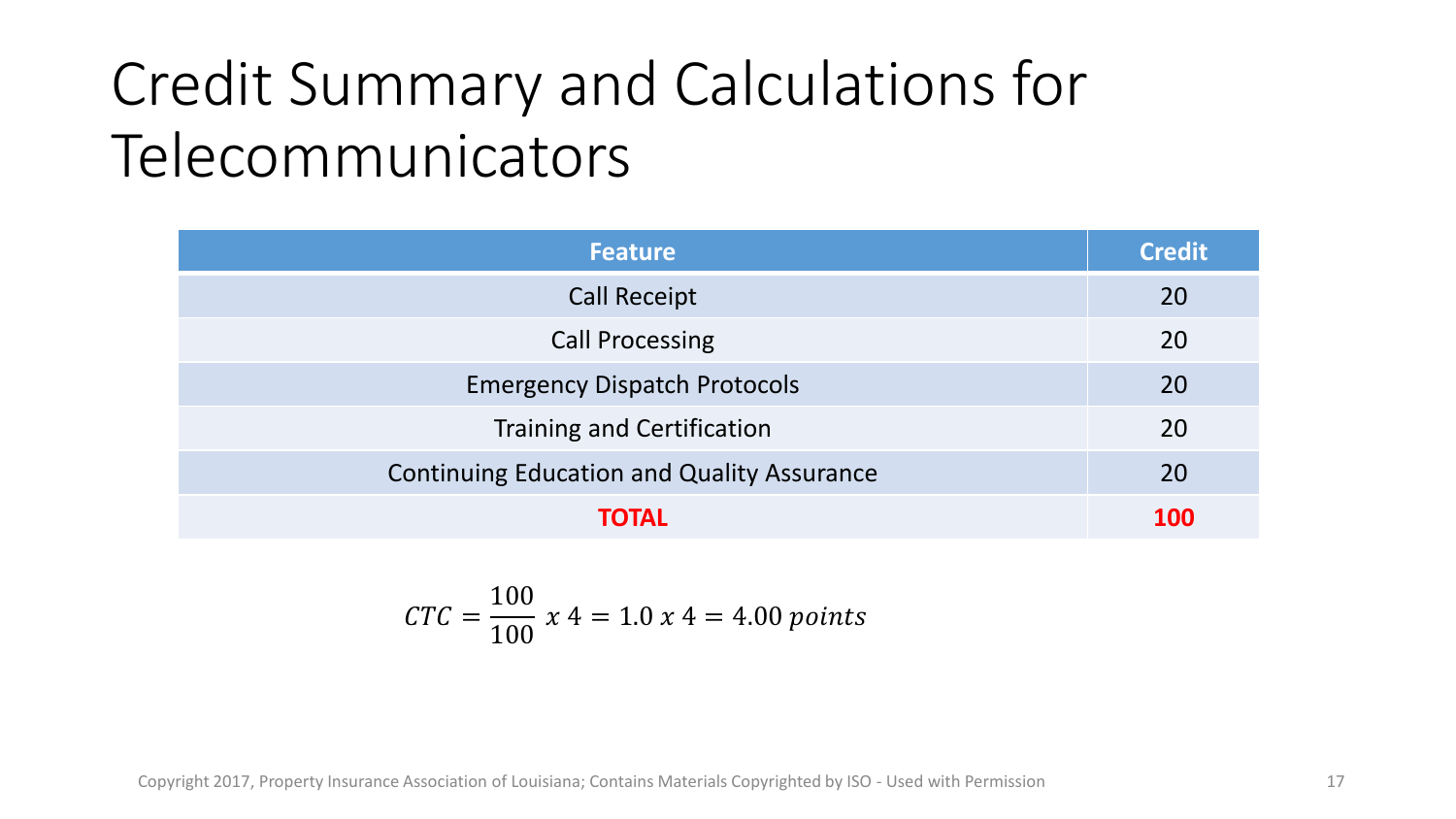#### Dispatch Circuits (3 points possible)

- Dispatch Circuits Provided: 40 points
	- 50% credit for use of alpha-numeric pagers not owned by the AHJ when used as a secondary dispatch circuit
	- Circuits Using Cell Phones are Not Creditable
- Monitoring For Integrity: 30 points
	- Primary Dispatch Circuit Only
- Emergency Power Supply System (EPSS): 30 points
	- Same Credit for Auto- and Manual-start generators
	- Added Credit for UPS
	- Weekly Inspection and Monthly Test Under Load for 30 Minutes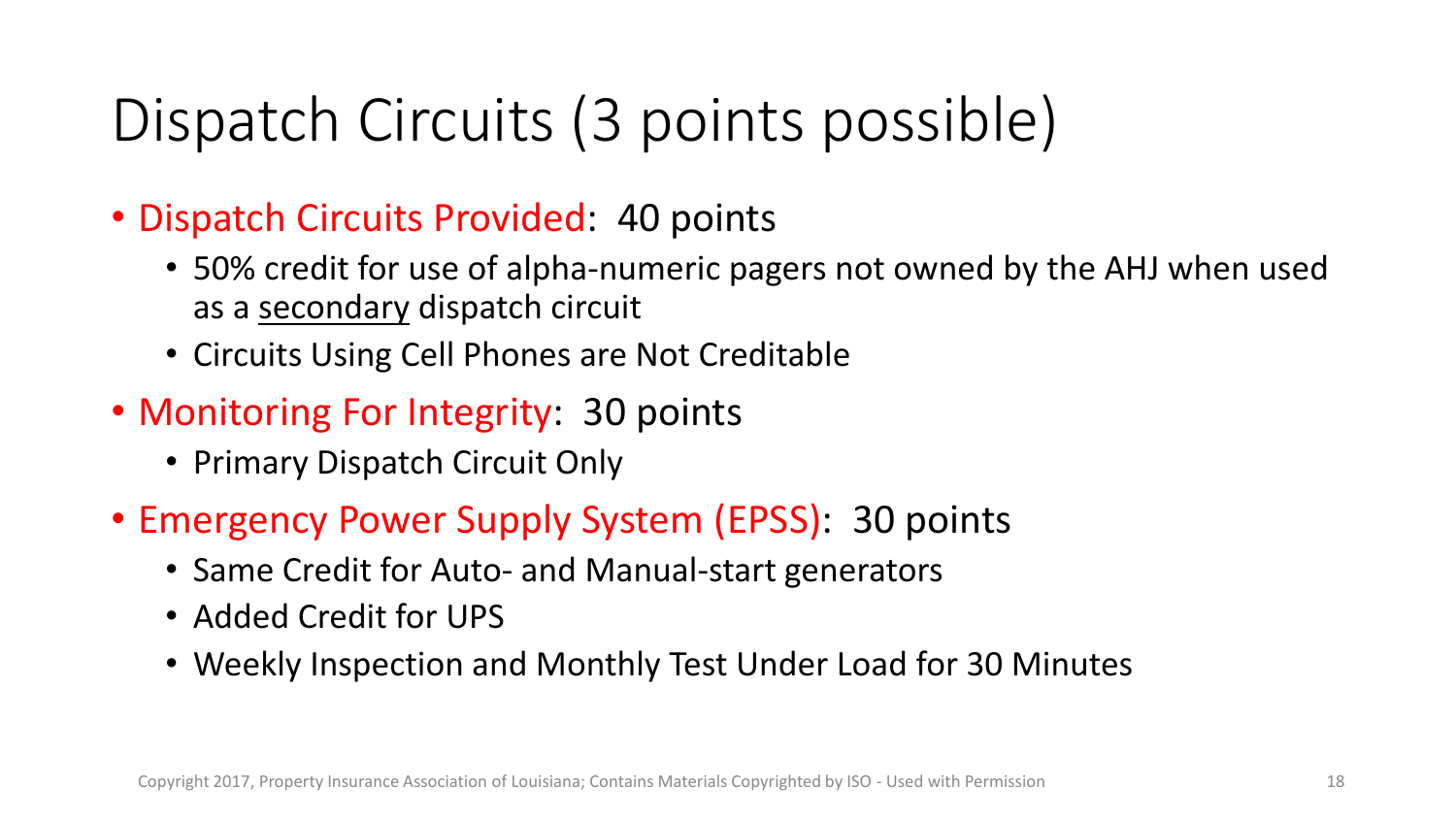#### Credit Summary and Calculations for Dispatch **Circuits**

| <b>Feature</b>                        | <b>Credit</b> |
|---------------------------------------|---------------|
| <b>Provided Circuits</b>              | 40            |
| Monitoring for Integrity              | 30            |
| <b>Emergency Power Supply Systems</b> | 30            |
| <b>TOTAL</b>                          | <b>100</b>    |

$$
CDC = \frac{100}{100} x 3 = 1.0 x 3 = 3.00 points
$$

Copyright 2017, Property Insurance Association of Louisiana; Contains Materials Copyrighted by ISO - Used with Permission 19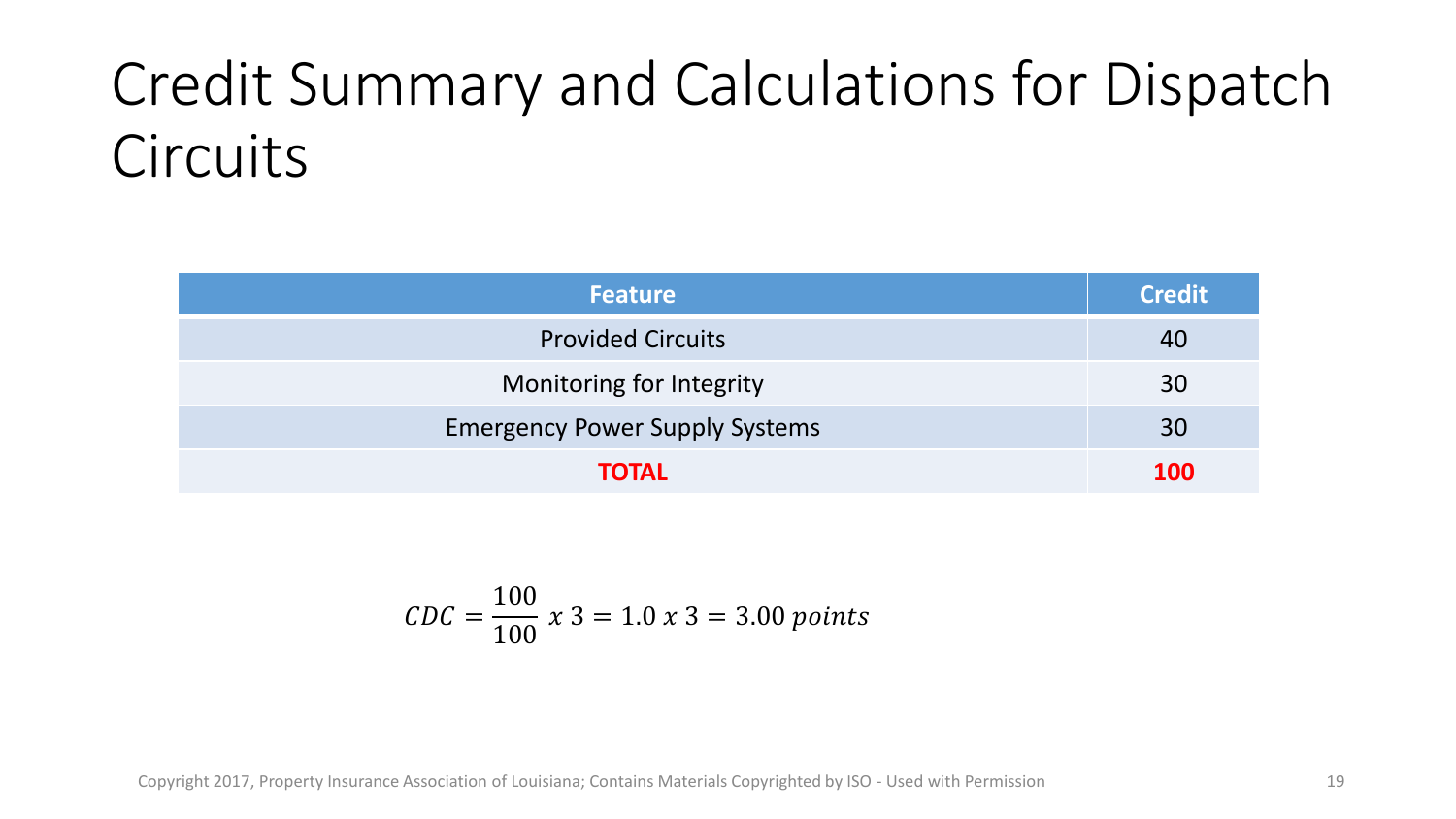#### Records

- Please Provide:
	- Call Answering Statistics
	- Call Processing Statistics
	- Records of EPSS Inspection and Testing
- PIAL May Ask to See (during field visit):
	- Requests for Wireless Phase I & II Functionality
	- EDPs
	- Telecommunicator Training and Certification Records
	- Telecommunicator Continuing Education and QA Records